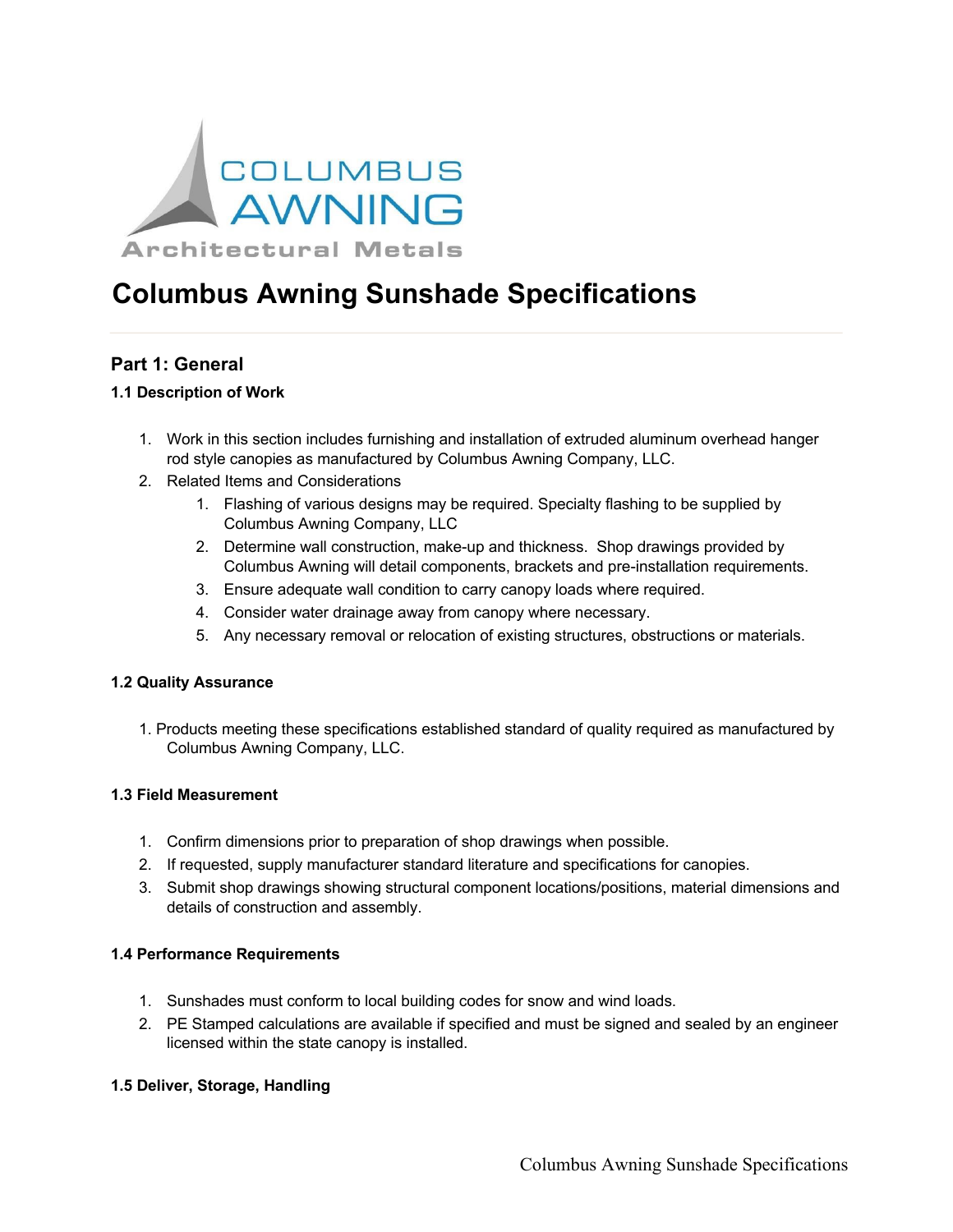1. Deliver and store all canopy components in protected areas.

# **Part 2: Products**

#### **2.1 Design, Manufacturer, Distributor and Installer**

Columbus Awning Company, LLC 297 Old County Line Road Westerville, OH 43081 (614) 426- 4206 www.columbusawningcompany.co m

# **2.2 Materials**

- 1. Louvers shall consist of "Z" louvered, Airfoil or Rectangular tube minimum .110 thickness. Dimensions will be determined by customer. Selection determined in the shop drawing.
- 2. Intermediate framing members shall be extruded aluminum, alloy 6063-T6, in profile and thickness shown in Shop Drawings/Brochure options.
- 3. Hanger Rod or Support Arms shall be design engineered per application.
- 4. Cantilever support brackets shall be design engineered per application.
- 5. Cantilever or Hanger Rod attachment hardware shall be a standard finish.
- 6. Fascia shall be standard extruded 6", 8", 10" or 12" Aluminum extruded frame. Additional Fascia details, extensions, "C" Channel available based on selection.

# **2.3 Finishes**

1. Finish type – Standard Series 49 Exterior Tiger Drylac Poly Resin Powder Coating. Finish type – Series 38 Super Durable Tiger Drylac Poly Resin Powder Coating.

#### **2.4 Fabrication**

- 1. All Columbus Awning Canopy Frame systems are preassembled and welded to seamless frame system.
- 2. All louvered components preassembled and welded to frame.
- 3. All connections shall be mechanically assembled utilizing 3/16 fasteners with a minimum shear stress of 350 lb.
- 4. Concealed drainage. Water shall drain from covered surfaces and be directed to none.

# **Part 3: Execution**